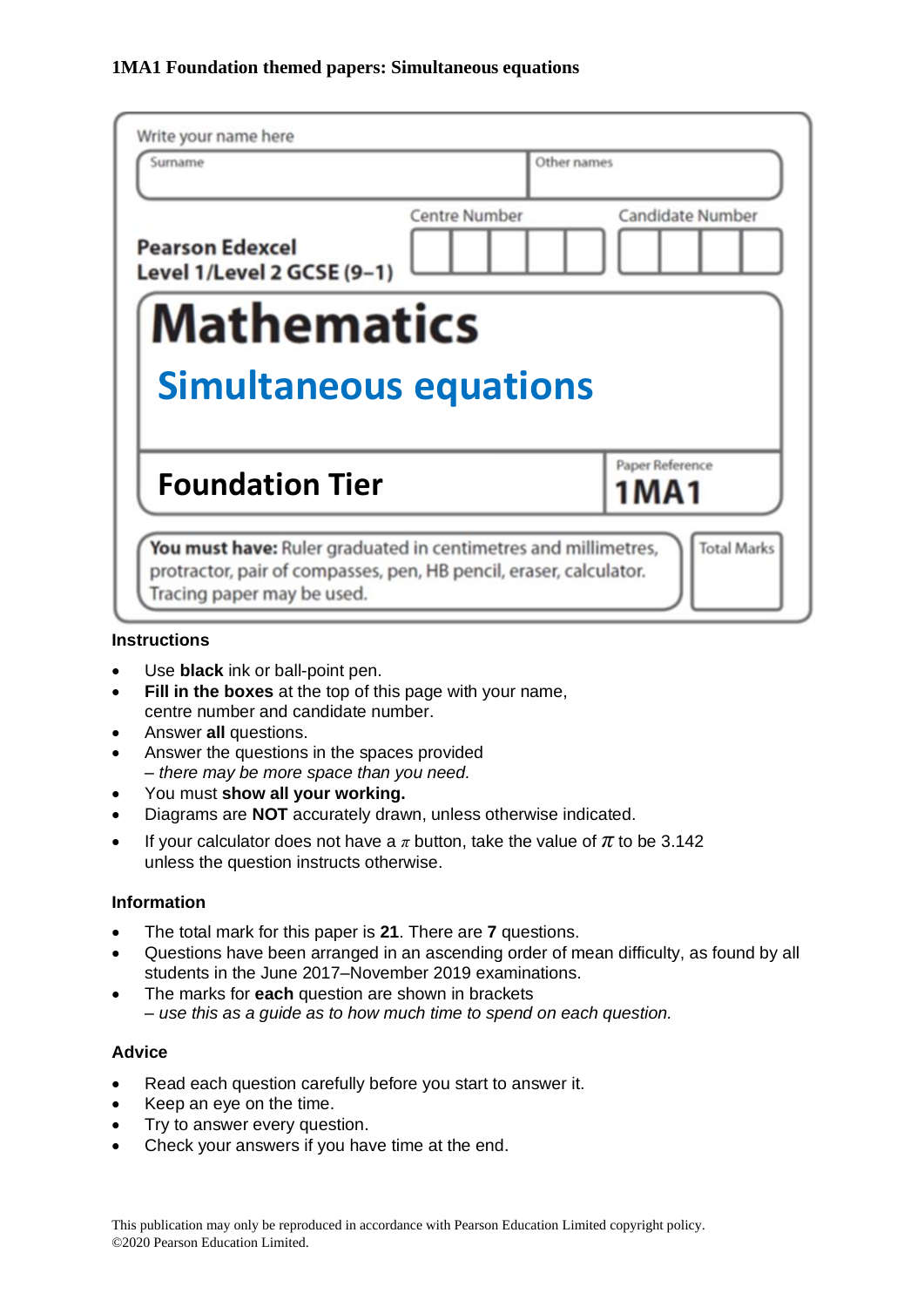**1** Solve the simultaneous equations

$$
3x - 4y = 11
$$
  

$$
9x + 2y = 5
$$

*x* = .......................................................

*y* = .......................................................

**(Total for Question 1 is 3 marks)**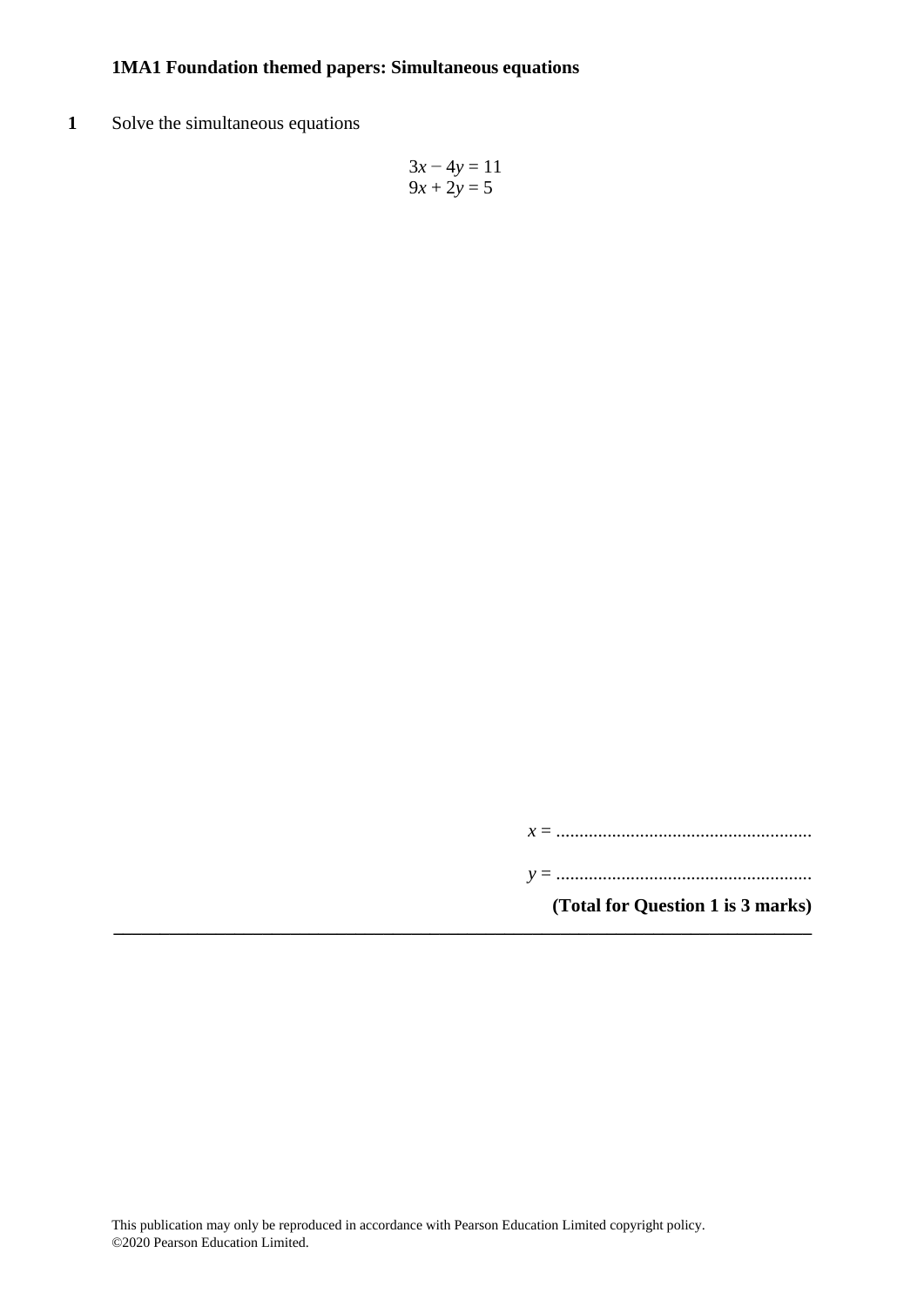**2** Solve the simultaneous equations

$$
3x + y = -4
$$

$$
3x - 4y = 6
$$

*x* = .......................................................

*y* = .......................................................

**(Total for Question 2 is 3 marks)**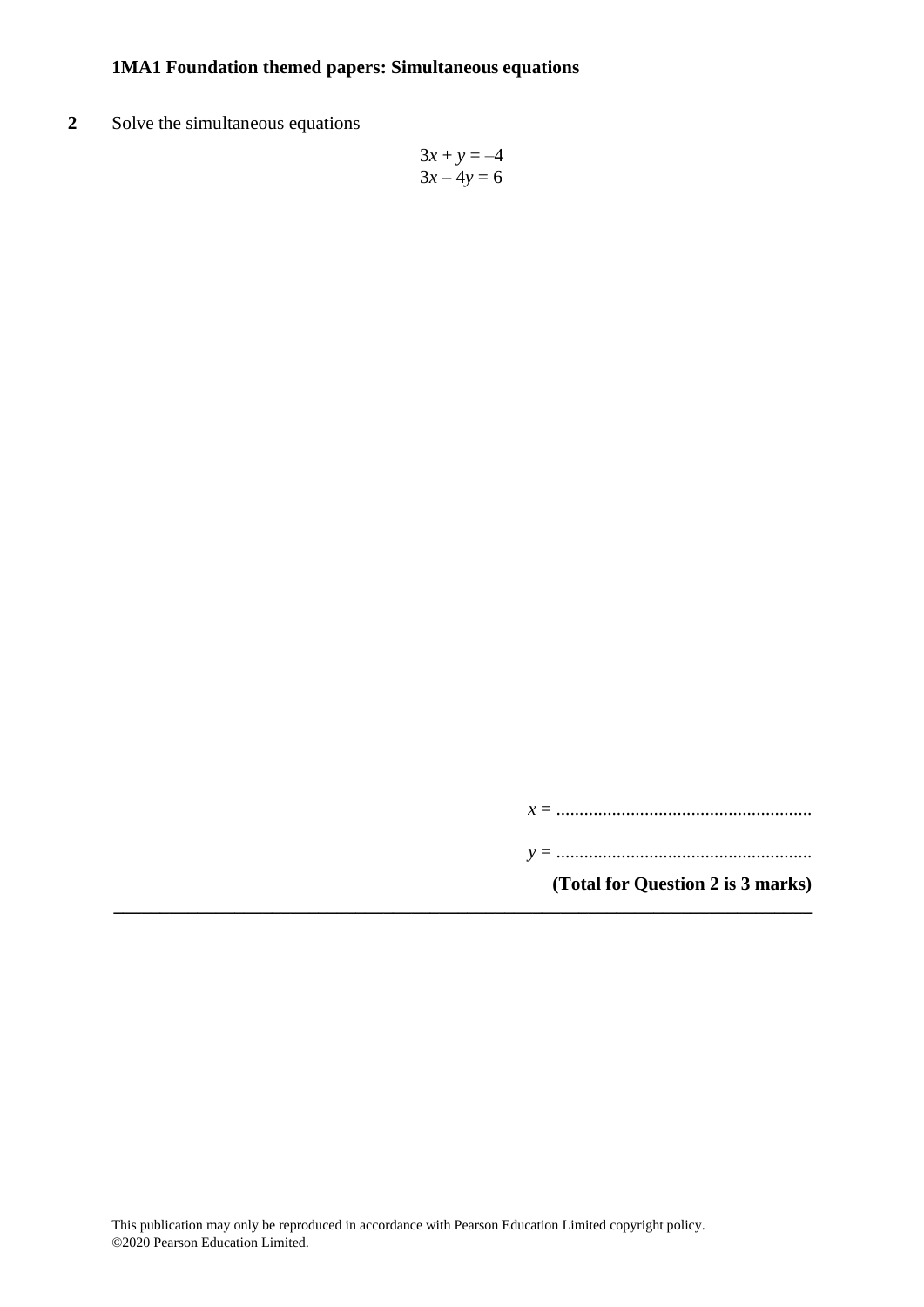**3** Solve the simultaneous equations

$$
x + 3y = 12
$$
  

$$
5x - y = 4
$$

*x* = ............................

*y* = ............................

**(Total for Question 3 is 3 marks)**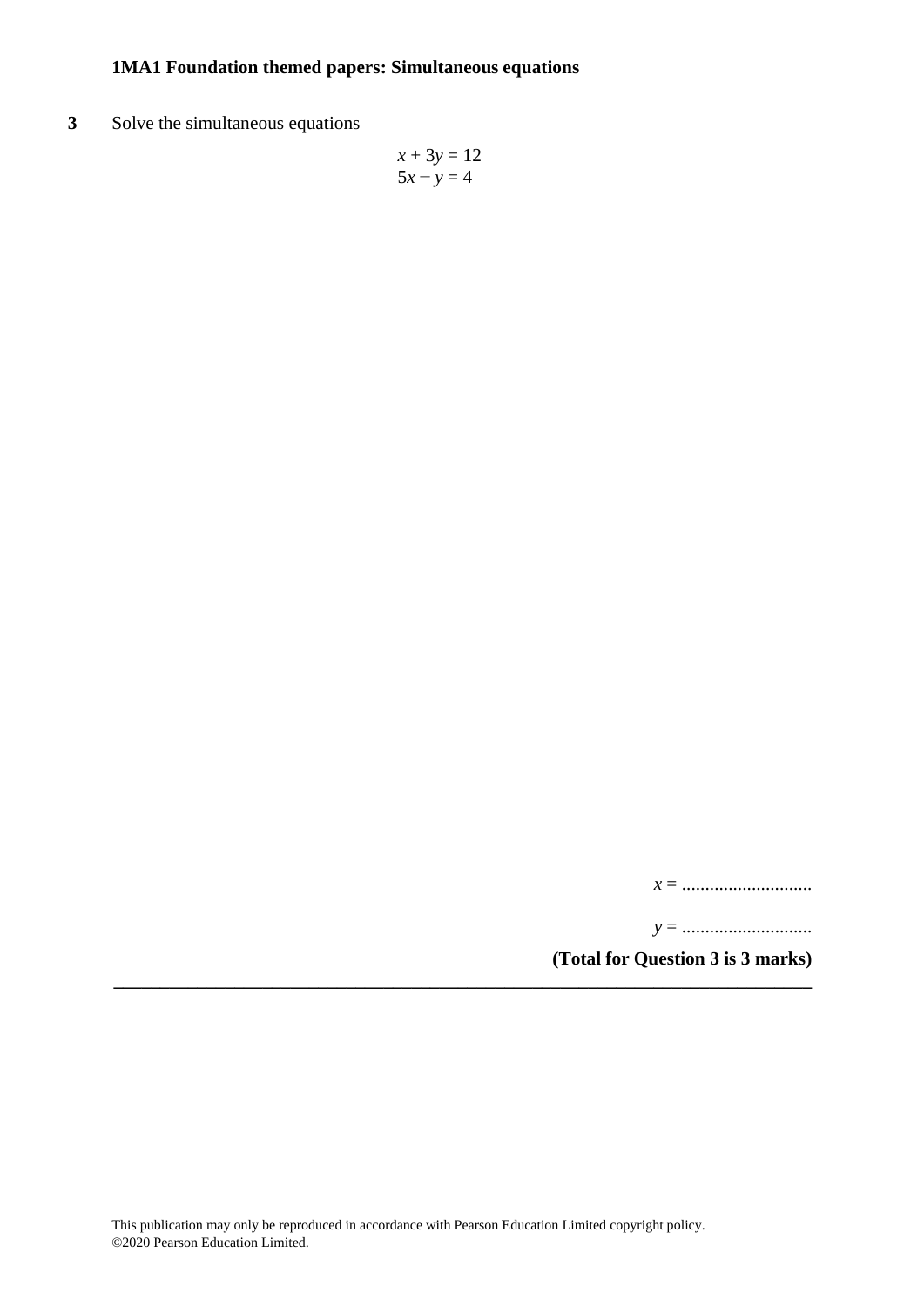

# **4** Solve the simultaneous equations

$$
5x + y = 21
$$

$$
x - 3y = 9
$$

*x* = ......................................................

*y* = ......................................................

**(Total for Question 4 is 3 marks)**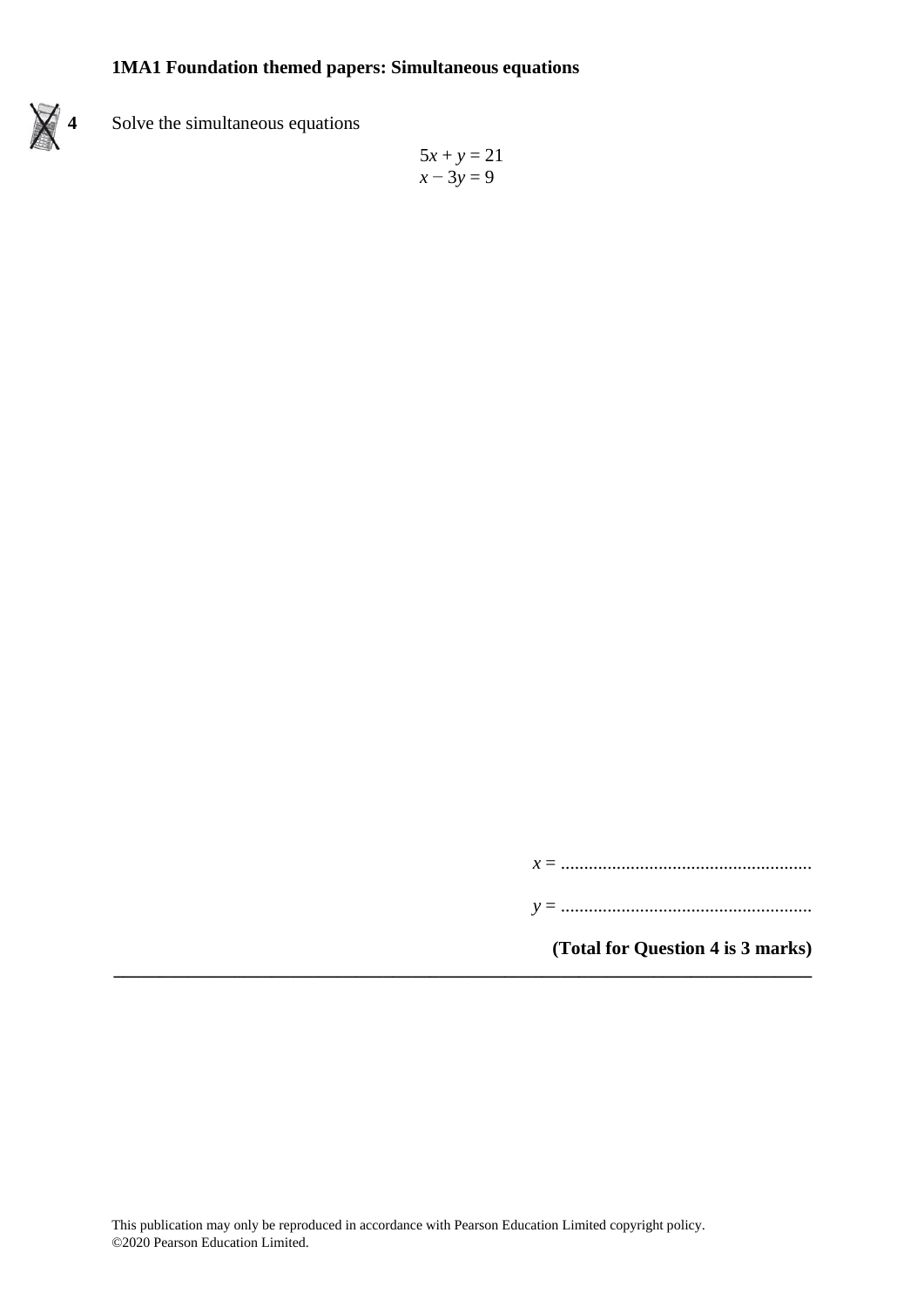

## **5** Solve the simultaneous equations

$$
3x - 2y = -5
$$
  

$$
2x - 4y = 2
$$

*x* = .......................................................

*y* = .......................................................

**(Total for Question 5 is 3 marks)**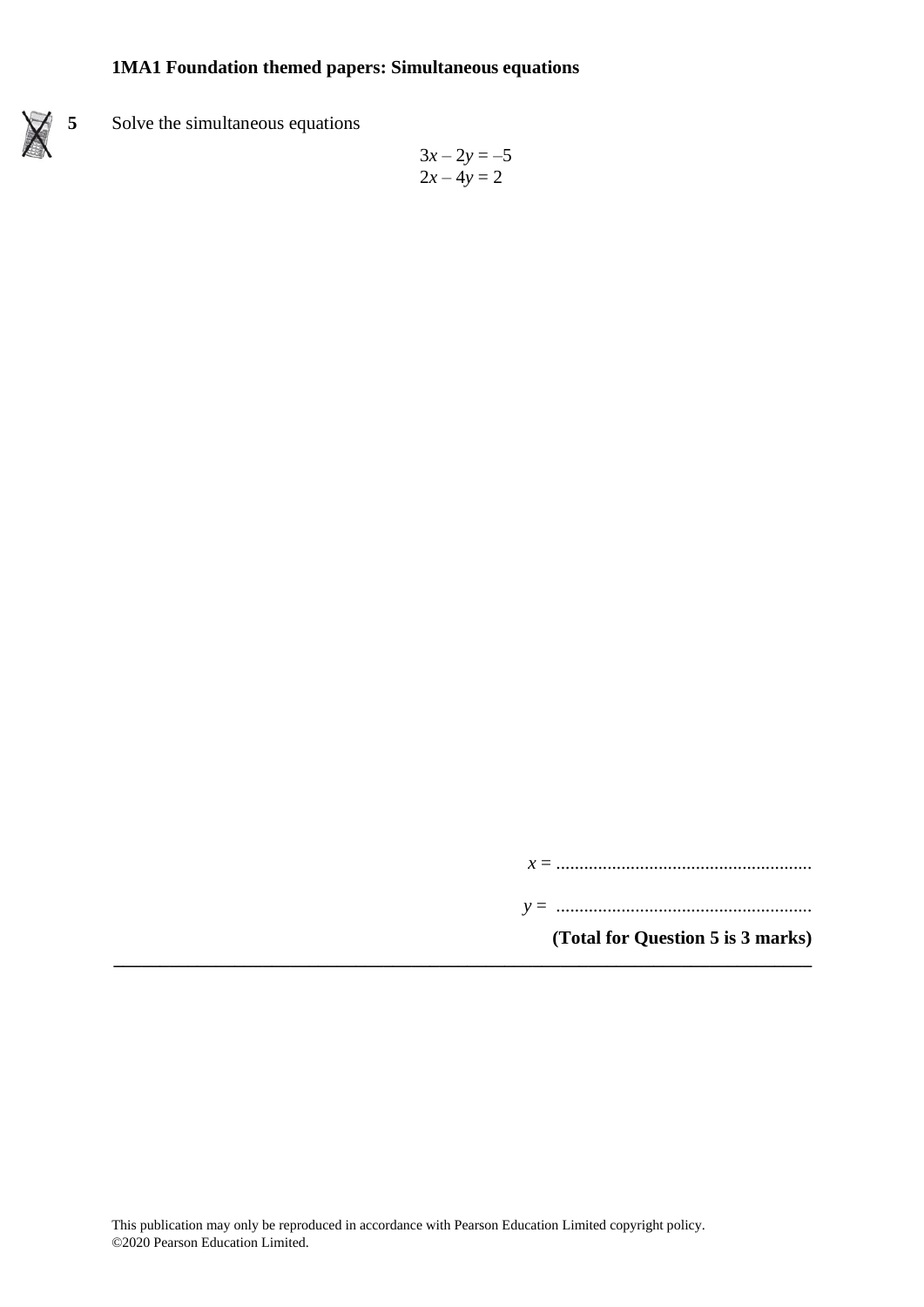**6** Solve the simultaneous equations

$$
2x + 3y = 10
$$

$$
4x - y = -1
$$

*x* = .......................................................

*y* = .......................................................

**(Total for Question 6 is 3 marks)**